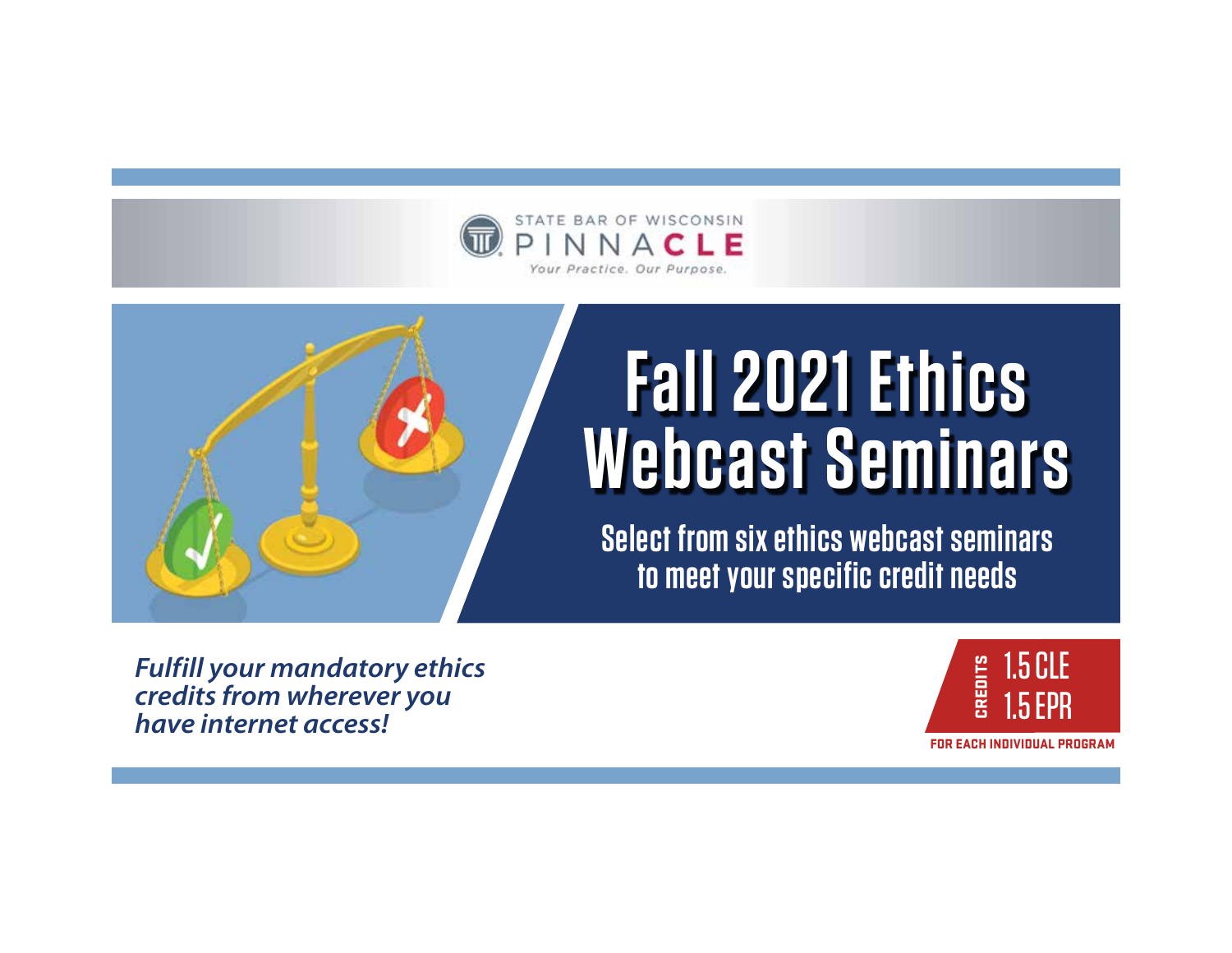# **Fall 2021 Ethics Webcast Seminars**

## **Common Ethical Issues for the Organizational Lawyer**

Review general ethical considerations in representing organizations. Understand special ethical challenges that can emerge when representing an entity. **1.5 CLE/EPR credits**

**Faculty: Dean R. Dietrich**, Weld Riley, S.C., Wausau **Aviva Meridian Kaiser**, State Bar of Wisconsin, Madison **Timothy J. Pierce**, State Bar of Wisconsin, Madison

**Webcast Dates:** Monday, November 15, 2021 Wednesday, November 24, 2021 Friday, December 3, 2021 Saturday, December 11, 2021 Wednesday, December 15, 2021 Thursday, February 3, 2022

**Program Time:** 12:00 – 1:15 P.M. (CT)

## **Common Ethics Issues for Litigators**

Litigation is fraught with ethical dilemmas for attorneys, Review several common ethics slip-ups made by litigators, and learn the best ways to avoid them. **1.5 CLE/EPR credits**

**Faculty: Dean R. Dietrich**, Weld Riley, S.C., Wausau **Aviva Meridian Kaiser**, State Bar of Wisconsin, Madison **Timothy J. Pierce**, State Bar of Wisconsin, Madison

**Webcast Dates:** Wednesday, November 17, 2021 Monday, November 22, 2021 Tuesday, November 30, 2021 Friday, December 10, 2021 Thursday, December 16, 2021 Wednesday, December 22, 2021 Wednesday, January 26, 2022 Wednesday, February 2, 2022

**Program Time:** 12:00 – 1:15 P.M. (CT)

## **Ethics and Marketing on the Web**

Market your practice online without violating the Rules of Professional Conduct. Avoid damaging your reputation with your response to online reviews. **1.5 CLE/EPR credits** 

**Faculty: Dean R. Dietrich**, Weld Riley, S.C., Wausau **Aviva Meridian Kaiser**, State Bar of Wisconsin, Madison **Timothy J. Pierce**, State Bar of Wisconsin, Madison

**Webcast Dates:** Tuesday, November 23, 2021

 Thursday, December 2, 2021 Monday, December 6, 2021 Friday, December 17, 2021 Wednesday, December 22, 2021 Wednesday, January 5, 2022 Friday, January 14, 2022 Tuesday, January 18, 2022 Saturday, February 5, 2022

**Program Time** 12:00 – 1:15 P.M. (CT)

## **The Ethical Attorney on the Web**

Understand potential ethics issues when engaging in online research and communication. Stay in line with ethics rules while online. **1.5 CLE/EPR credits** 

**Faculty: Dean R. Dietrich**, Weld Riley, S.C., Wausau **Aviva Meridian Kaiser**, State Bar of Wisconsin, Madison **Timothy J. Pierce**, State Bar of Wisconsin, Madison

**Webcast Dates:** Tuesday, December 7, 2021 Tuesday, December 14, 2021 Monday, December 20, 2021 Tuesday, December 28, 2021 Thursday, January 6, 2022 Wednesday, January 12, 2022 Friday, January 21, 2022 Tuesday, January 25, 2022 Monday, January 31, 2022

**Program Time** 12:00 – 1:15 P.M. (CT)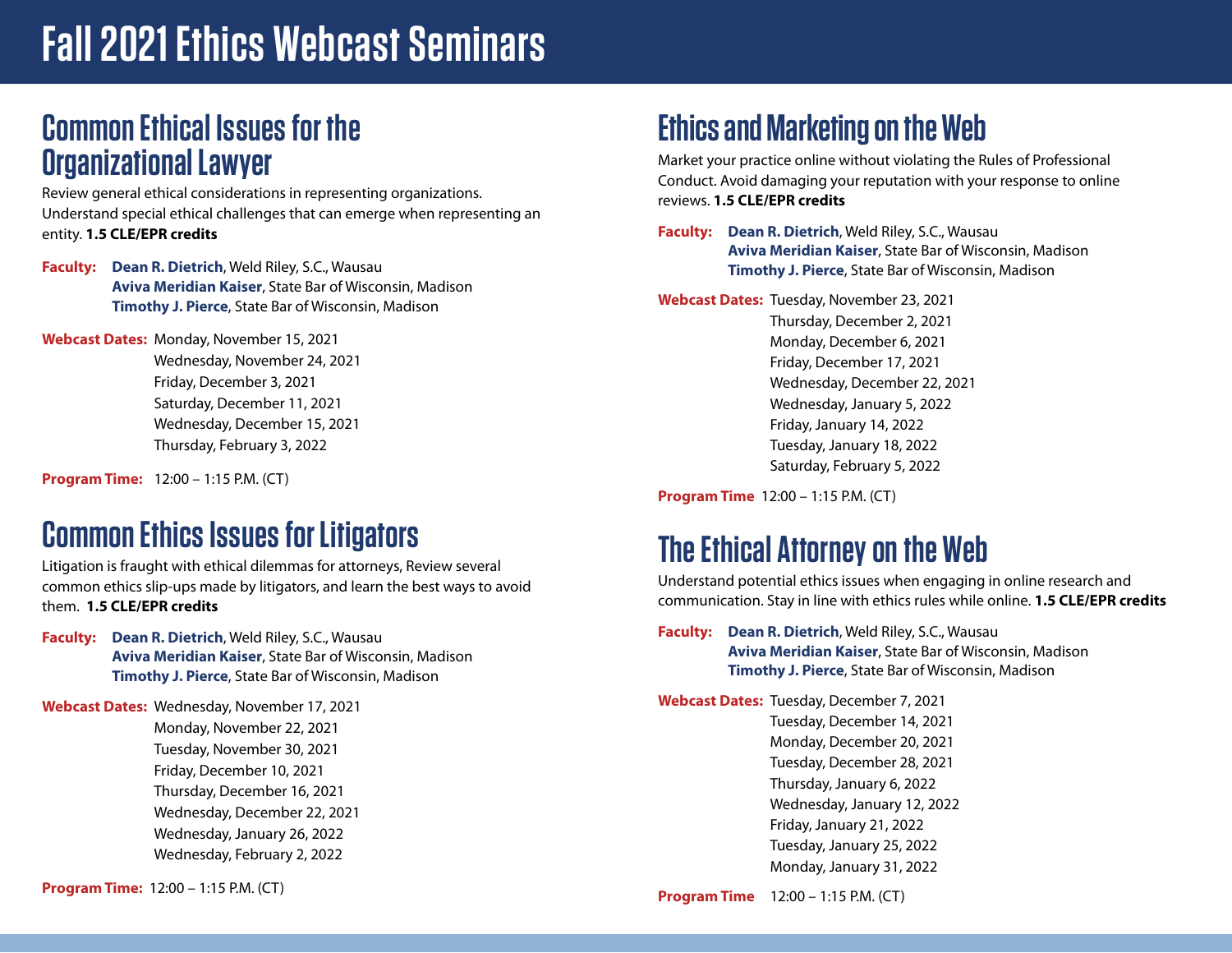# **Fall 2021 Ethics Webcast Seminars**

## **Special Problems in Confidentiality**

Review confidentiality rules in unique situations and understand certain exceptions to the rule. Avoid making unauthorized disclosures. **1.5 CLE/EPR credits**

**Faculty: Dean R. Dietrich**, Weld Riley, S.C., Wausau **Aviva Meridian Kaiser**, State Bar of Wisconsin, Madison **Timothy J. Pierce**, State Bar of Wisconsin, Madison

**Webcast Dates:** Tuesday, December 21, 2021

 Wednesday, December 29, 2021 Monday, January 3, 2022 Tuesday, January 11, 2022 Monday, January 17, 2022 Saturday, January 22, 2022 Wednesday, January 26, 2022 Tuesday, February 1, 2022

**Program Time** 12:00 – 1:15 P.M. (CT)

## **Ethics Conflicts in Criminal Practice**

Get guidance tailored to ethical dilemmas faced by criminal defense attorneys. Explore complexities with experienced ethics counsel. **1.5 CLE/ EPR credits**

**Faculty: Dean R. Dietrich**, Weld Riley, S.C., Wausau **Ben Kempinen**, University of Wisconsin Law School, Madison **Timothy J. Pierce**, State Bar of Wisconsin, Madison

**Webcast Dates:** Tuesday, January 4, 2022 Saturday, January 8, 2022 Thursday, January 13 2022 Wednesday, January 19, 2022 Monday, January 24, 2022 Saturday, January 29, 2022 Friday, February 4, 2022

**Program Time** 12:00 – 1:15 P.M. (CT)

## Credits

**Each individual webcast seminar**listed in this brochure will be submitted to the Wisconsin Board of Bar Examiners for up to **1.5 CLE credits, including 1.5 Ethics and Professional Responsibility credits**.

## Tuition

## Registration

**Online:** www.wisbar.org/seminars Phone: (800) 728-7788 **Fax:** (608) 257-5502 **Mail:** State Bar PINNACLE Registrations P.O. Box 7158 Madison, WI 53707-7158

### **State Bar CLE/PINNACLE Passbook Registrations:**

Passbook Certificates must be received by the State Bar at least two business days prior to the event. Please include one Passbook Certificate for each program for which you are registering.

### **Registration Cancellations:**

Please visit wisbar.org/cancellation\_policy for information on PINNACLE registration cancellation policies.

### **Course materials for those attending the seminar:**

Course materials are provided in PDF format and are downloadable from *my*StateBar on wisbar.org up to two days prior to and 90 days after your seminar.